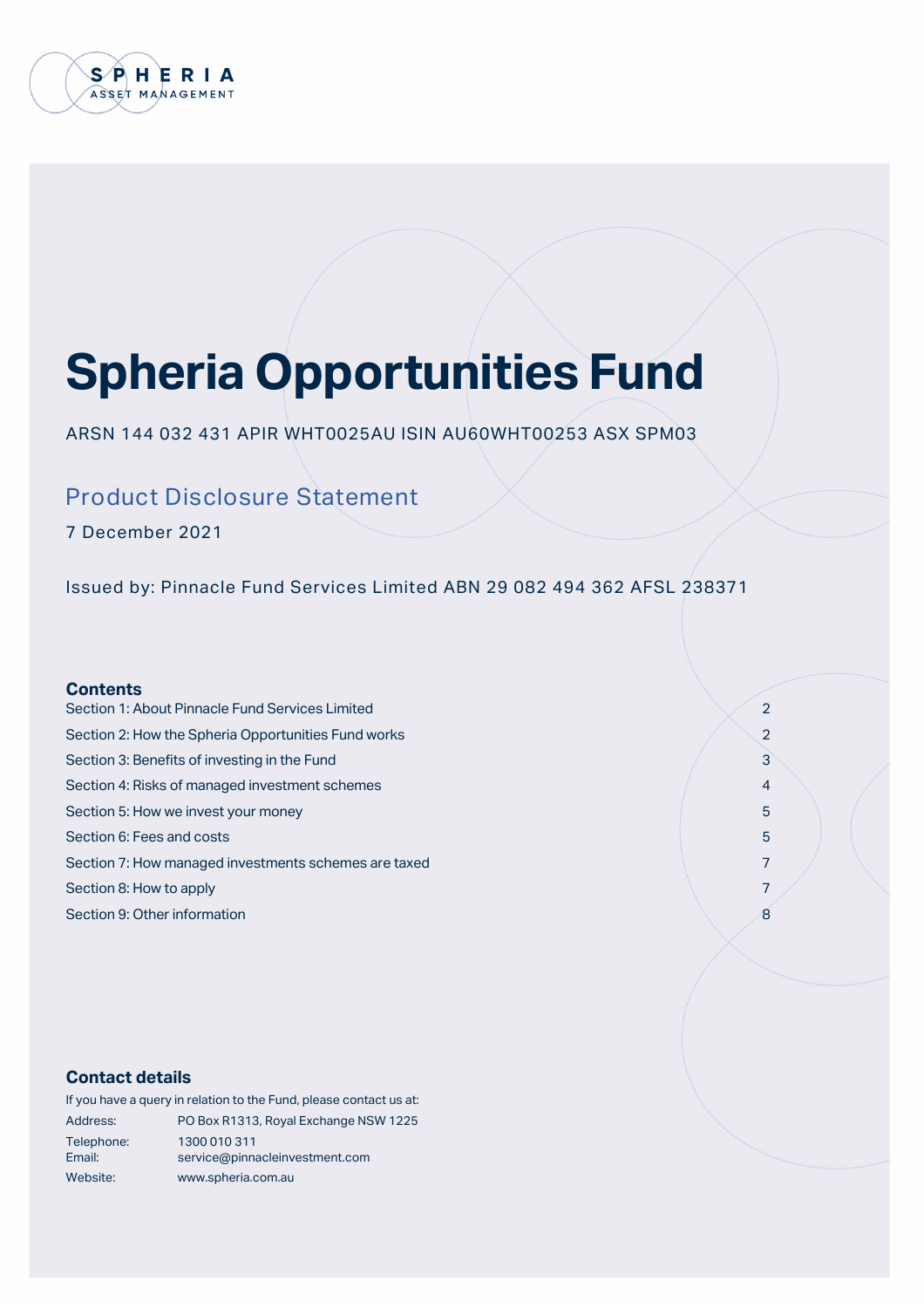#### **Important information**

This Product Disclosure Statement ('PDS') provides a summary of significant information you need to make a decision about the Spheria Opportunities Fund ARSN 144 032 431 ('Fund'). The PDS should be considered before making a decision to invest in the Fund. It includes references to other important information which is in the Additional Information to the PDS and forms part of this PDS. You can access these documents at www.spheria.com.au or call 1300 010 311 for a copy.

The information in the PDS is general information only. To the extent the information in the PDS constitutes financial product advice, such advice is general advice only and has been prepared without taking into account your objectives, personal financial situation or needs. Before investing, you should consider the appropriateness of the advice in light of your own objectives, financial situation and needs, and consider obtaining financial advice tailored to your personal circumstances. You should also read the PDS before making any decision about whether to acquire units. The investment offered in the PDS is available only to persons receiving the PDS (electronically or in hard copy) within Australia and New Zealand. Units in the Fund may not be offered or sold within the US, or sold to, or for the account or benefit of, any 'US Persons' (as defined in Regulation S of the US Securities Act 1933, as amended).

All monetary amounts referred to in the PDS and the Additional Information to the PDS are given in Australian dollars and all phone/fax numbers are to phone/fax numbers in Australia (unless otherwise stated). All calculation examples shown are rounded to the nearest whole dollar.

A reference to a 'Business Day' is a reference to a day which is not a Saturday, Sunday or public holiday in New South Wales, Australia.

# **Updated information**

The information in the PDS may change over time. The Responsible Entity may update this information where this does not involve a material adverse change and make it available to you, where permitted by law, via www.spheria.com.au. You can also obtain updated information by contacting us on 1300 010 311. A paper copy of any updated information is available free on request. by making an application to acquire a unit, you agree to receive certain communications and disclosures in relation the Fund and units in digital form. You should read the important information set out in the 'Additional Information to the PDS' located at www.spheria.com.au. The material in the Additional Information to the PDS may change between the time when you read the PDS and the day when you sign the Application Form.

# **Section 1: About Pinnacle Fund Services Limited**

### **Pinnacle Fund Services Limited**

Pinnacle Fund Services Limited ABN 29 082 494 362 AFSL 238371 is the Responsible Entity ('Responsible Entity', 'we', 'our', 'us') of the Spheria Opportunities Fund ARSN 144 032 431 ('Fund').

Pinnacle Fund Services Limited is wholly owned by Pinnacle Investment Management Limited ABN 66 109 659 109 AFSL 322140 ('Pinnacle'). Pinnacle supports the development of high-quality investment management businesses and is the distributor of the Fund. Citigroup Pty Limited ('Citi') has been appointed as Custodian and Fund Administrator for the Fund. Citi's role as Custodian is limited to holding assets of the Fund. As the Fund Administrator, Citi is responsible for the day to day administration of the Fund.

We have appointed Spheria Asset Management Pty Limited ABN 42 611 081 326 ('Spheria' or 'Investment Manager') as the investment manager of the Fund. Spheria has been appointed as a corporate authorised representative (1240979) of Pinnacle.

Neither the Responsible Entity nor Spheria guarantees the performance of the Fund or the return of capital or income. Your investment in the Fund is subject to investment risk. This could involve delays in repayment and loss of income or the principal invested.

#### **Spheria Asset Management Pty Limited**

Spheria is a fundamental based investment manager with a bottom-up focus, specialising in smaller companies. Its investment philosophy is to purchase securities where the present value of future free cash flows can be reasonably ascertained, and the security is trading at a discount to the calculated intrinsic value, subject to certain risk criteria.

# **Section 2: How the Spheria Opportunities Fund works**

| <b>How does</b><br>the Fund<br>operate? | The Fund is a registered managed investment scheme. When you invest in the Fund, your money will be pooled<br>with that of other investors and you will be issued 'units'. Each unit held in the Fund gives the unit holder a<br>beneficial interest in the Fund as a whole, but not in any particular asset of the Fund. Holding units in the Fund does<br>not give a unit holder the right to participate in the management or operation of the Fund. Each unit in the Fund<br>offered or issued under this PDS is of equal value and identical rights (as between units of the same class) are<br>attached to all such units.<br>We are required by the Corporations Act to treat all unitholders within a class of units equally and unitholders in<br>different classes fairly. We will keep a record of the number of units you have bought. |          |  |
|-----------------------------------------|----------------------------------------------------------------------------------------------------------------------------------------------------------------------------------------------------------------------------------------------------------------------------------------------------------------------------------------------------------------------------------------------------------------------------------------------------------------------------------------------------------------------------------------------------------------------------------------------------------------------------------------------------------------------------------------------------------------------------------------------------------------------------------------------------------------------------------------------------|----------|--|
| <b>Applications</b>                     | You can increase your investment at any time by buying more units in the Fund. When you make an investment in<br>the Fund, your units will be allocated to you based on the entry price for the Business Day your application is<br>processed.                                                                                                                                                                                                                                                                                                                                                                                                                                                                                                                                                                                                     |          |  |
| <b>Minimum</b>                          | Minimum initial investment                                                                                                                                                                                                                                                                                                                                                                                                                                                                                                                                                                                                                                                                                                                                                                                                                         | \$25,000 |  |
| investments <sup>1</sup>                | Minimum additional investment amount                                                                                                                                                                                                                                                                                                                                                                                                                                                                                                                                                                                                                                                                                                                                                                                                               | \$5,000  |  |
|                                         | Minimum withdrawal amount                                                                                                                                                                                                                                                                                                                                                                                                                                                                                                                                                                                                                                                                                                                                                                                                                          | \$5,000  |  |
|                                         | Minimum investment balance                                                                                                                                                                                                                                                                                                                                                                                                                                                                                                                                                                                                                                                                                                                                                                                                                         | \$5,000  |  |
|                                         | The minimum initial investment amount does not apply to investments through an IDPS.                                                                                                                                                                                                                                                                                                                                                                                                                                                                                                                                                                                                                                                                                                                                                               |          |  |
| Withdrawal                              | You can decrease your investment at any time by withdrawing your units in the Fund. When you withdraw, your<br>units will be redeemed based on the exit price for the Business Day on which your withdrawal request is<br>processed. Direct withdrawal requests can be made daily, and must be received by the Fund Administrator, Citi,                                                                                                                                                                                                                                                                                                                                                                                                                                                                                                           |          |  |

2 Spheria Opportunities Fund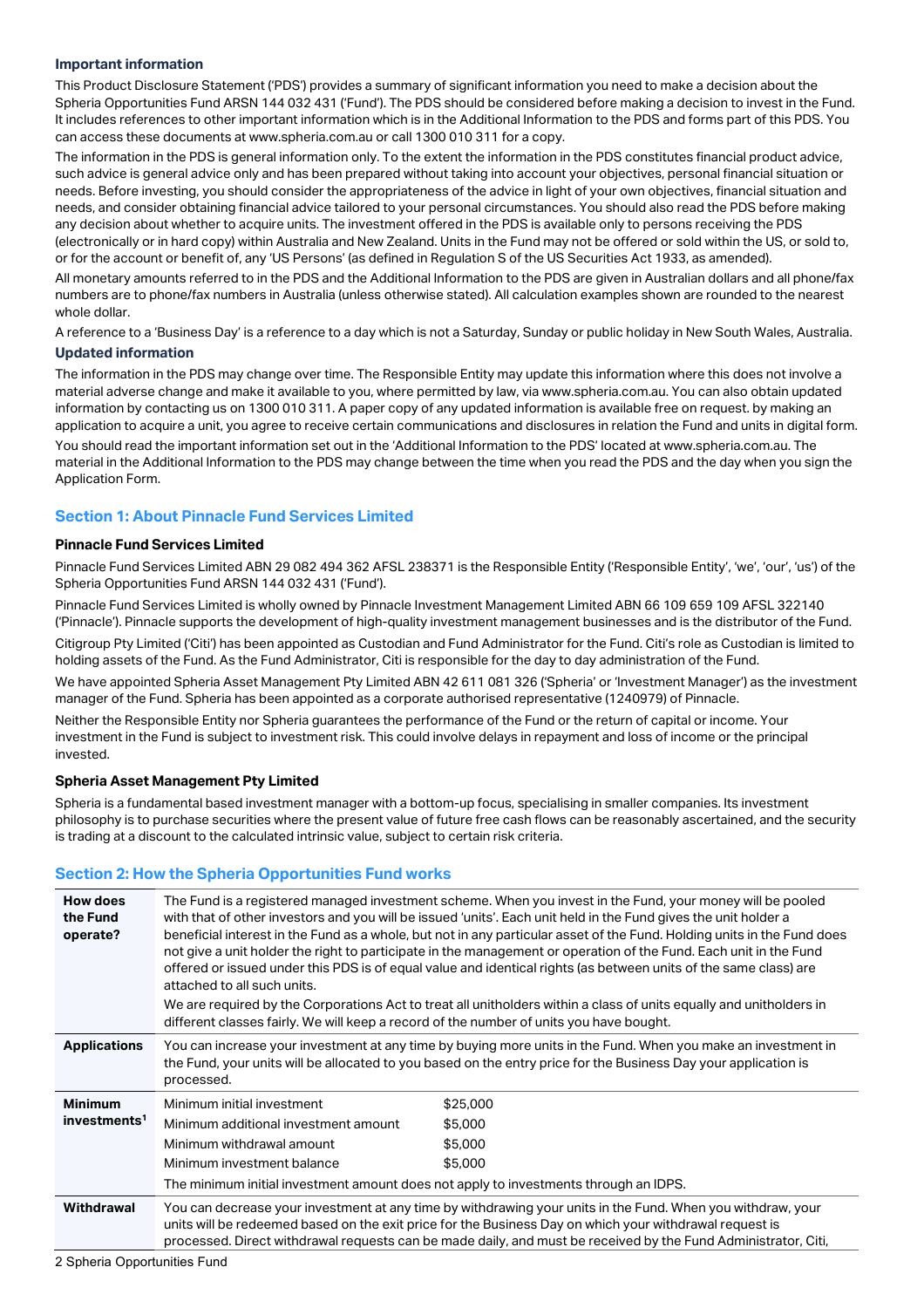|                               | prior to 12pm (Sydney time) on a Business Day. Withdrawal requests received after that time, or on a non-Business<br>Day, will be treated as being received on the next Business Day. Electronic transfer of the redemption proceeds<br>can take up to 7 Business Days, however it will often be completed in a shorter period of time.                                                                                                                                                                                                                                                                                                                                                                                                                                                                                                                                                                                                                                                                                                                                                                                                                                  |
|-------------------------------|--------------------------------------------------------------------------------------------------------------------------------------------------------------------------------------------------------------------------------------------------------------------------------------------------------------------------------------------------------------------------------------------------------------------------------------------------------------------------------------------------------------------------------------------------------------------------------------------------------------------------------------------------------------------------------------------------------------------------------------------------------------------------------------------------------------------------------------------------------------------------------------------------------------------------------------------------------------------------------------------------------------------------------------------------------------------------------------------------------------------------------------------------------------------------|
|                               | There is a minimum withdrawal amount of \$5,000. If your withdrawal request would result in your investment<br>balance being less than \$5,000, we may treat your withdrawal request as being for your entire investment. We will<br>provide investors with advance notice of any compulsory redemption. The minimum balance does not apply to<br>investments through an IDPS.                                                                                                                                                                                                                                                                                                                                                                                                                                                                                                                                                                                                                                                                                                                                                                                           |
| Access to<br>funds            | Extreme market conditions can cause difficulties or delays to the Fund being able to sell its assets or requiring it to<br>freeze withdrawals. These circumstances could result in it taking a period of time before you are able to withdraw<br>your investment, or for it taking longer than usual for you to receive your withdrawal proceeds. We will not satisfy a<br>withdrawal request if the Fund becomes illiquid (as defined under the Corporations Act 2001 ('Corporations Act')).<br>In certain circumstances we may suspend withdrawals.                                                                                                                                                                                                                                                                                                                                                                                                                                                                                                                                                                                                                    |
| <b>Unit price</b>             | A unit price is calculated for every Business Day which is equal to the value of the Fund's net assets attributable to<br>the units divided by the number of units. Generally, the unit price changes daily as the market value of the Fund's<br>assets rises or falls.                                                                                                                                                                                                                                                                                                                                                                                                                                                                                                                                                                                                                                                                                                                                                                                                                                                                                                  |
|                               | The entry price is calculated by taking the net asset value of the Fund apportioned to the units and adding to it an<br>amount which reflects the estimated cost of acquiring the Fund's assets (subject to the Responsible Entity's<br>discretion to reduce or waive such costs) and dividing the net figure by the number of units on issue in the Fund.<br>The exit price of the Fund is calculated by taking the net asset value of the Fund apportioned to the units and<br>subtracting from it an amount which reflects the estimated cost of selling the Fund's assets (subject to the<br>Responsible Entity's discretion to reduce or waive such costs) and dividing the net figure by the number of units on<br>issue in the Fund.                                                                                                                                                                                                                                                                                                                                                                                                                              |
|                               | Current unit prices for the Fund are available on www.spheria.com.au or by contacting us on 1300 010 311 or<br>service@pinnacleinvestment.com.                                                                                                                                                                                                                                                                                                                                                                                                                                                                                                                                                                                                                                                                                                                                                                                                                                                                                                                                                                                                                           |
| <b>NAV</b>                    | The Net Asset Value or 'NAV' of the Fund apportioned to the units is calculated by deducting the value of the fees,<br>charges, expenses and other liabilities from the value of the gross assets attributable to the units in the Fund.<br>Current NAV per unit of the Fund is available on www.spheria.com.au or by contacting us on 1300 010 311 or<br>service@pinnacleinvestment.com.                                                                                                                                                                                                                                                                                                                                                                                                                                                                                                                                                                                                                                                                                                                                                                                |
| <b>Unit pricing</b><br>policy | The Responsible Entity complies with ASIC Class Order 13/655 as it relates to unit pricing requirements and has<br>adopted a compliant policy for unit pricing discretions it uses in relation to the Fund ('Unit Pricing Policy').<br>Additional documents may be prepared for this purpose from time to time.                                                                                                                                                                                                                                                                                                                                                                                                                                                                                                                                                                                                                                                                                                                                                                                                                                                          |
| <b>Distributions</b>          | Distributions are payable half-yearly as at 31 December and 30 June subject to the Fund having sufficient<br>distributable income. The net distributable income of the Fund is allocated to unitholders on a per-unit basis<br>according to the number of units held in the Fund at the end of the distribution period. Distributable income is<br>calculated annually and is generally sent to unitholders within one month of the last day of the distribution period.                                                                                                                                                                                                                                                                                                                                                                                                                                                                                                                                                                                                                                                                                                 |
|                               | A distribution reduces the Fund's net asset value and is therefore reflected in the Fund's unit price.<br>The Fund's distributable income                                                                                                                                                                                                                                                                                                                                                                                                                                                                                                                                                                                                                                                                                                                                                                                                                                                                                                                                                                                                                                |
|                               | apportioned to units<br>Your distribution =<br>x The number of units you hold<br>Total number of units on issue                                                                                                                                                                                                                                                                                                                                                                                                                                                                                                                                                                                                                                                                                                                                                                                                                                                                                                                                                                                                                                                          |
|                               | Distributions will be reinvested for additional units in the Fund unless otherwise instructed.                                                                                                                                                                                                                                                                                                                                                                                                                                                                                                                                                                                                                                                                                                                                                                                                                                                                                                                                                                                                                                                                           |
| Indirect<br>investors         | Investors and prospective investors may also access the Fund indirectly. This PDS has been authorized for use by<br>operators through an Investor Directed Portfolio Services ('IDPS') or master trust. An IDPS is an investment and<br>reporting service offered by an operator. People who invest through an IDPS, master trust or wrap account are<br>indirect investors. Such indirect investors do not acquire the rights of a unitholder of the Fund. Rather, it is the<br>operator or custodian of the IDPS or master trust that acquires those rights. Therefore, indirect investors do not<br>receive income distributors or reports directly from us, do not have the right to attend meetings of unitholders and<br>do not have cooling off rights. Different investment, balance and withdrawal minimums may also apply. Indirect<br>investors should not complete the Fund's application form. The rights of indirect investors are set out in the<br>disclosure document for the IDPS or master trust. If you are investing through an IDPS or master trust, enquiries<br>should be made directly to the IDPS operator or the trustee of the master trust. |
| mFund<br>investors            | The Fund has been admitted to the mFund Settlement Services ('mFund'), the managed fund settlement service<br>operated by the ASX. mFund allows you to settle or pay the application price and be paid the redemption price,<br>based on the net asset value of the Fund. Your unitholding will be CHESS sponsored by your broker and identified<br>through your individual Holder Identification Number (HIN). mFund investors may apply for or redeem units in the<br>Fund via their broker. See www.mfund.com.au for additional information.                                                                                                                                                                                                                                                                                                                                                                                                                                                                                                                                                                                                                          |
| 1.                            | Or less at the discretion of the Responsible Entity. Minimum investments do not apply to IDPS investments; see your IDPS provider.<br>You should read the important information about 'How the Fund works' before making a decision. Go to 'Additional Information to                                                                                                                                                                                                                                                                                                                                                                                                                                                                                                                                                                                                                                                                                                                                                                                                                                                                                                    |

the important information about 'How the Fund works' before making a decision. Go to 'Additional Information to the PDS' located at www.spheria.com.au. The material relating to 'How the Fund Works' may change between the time when you read this PDS and the day when you sign the Application Form.

# **Section 3: Benefits of investing in the Fund**

The objective of the Fund is to outperform the S&P/ASX Mid-Small Accumulation Index over the medium to long term by investing predominantly in listed companies which are outside the top 50 ASX listed companies by market capitalisation and companies listed on the New Zealand Stock Exchange with an equivalent market capitalisation.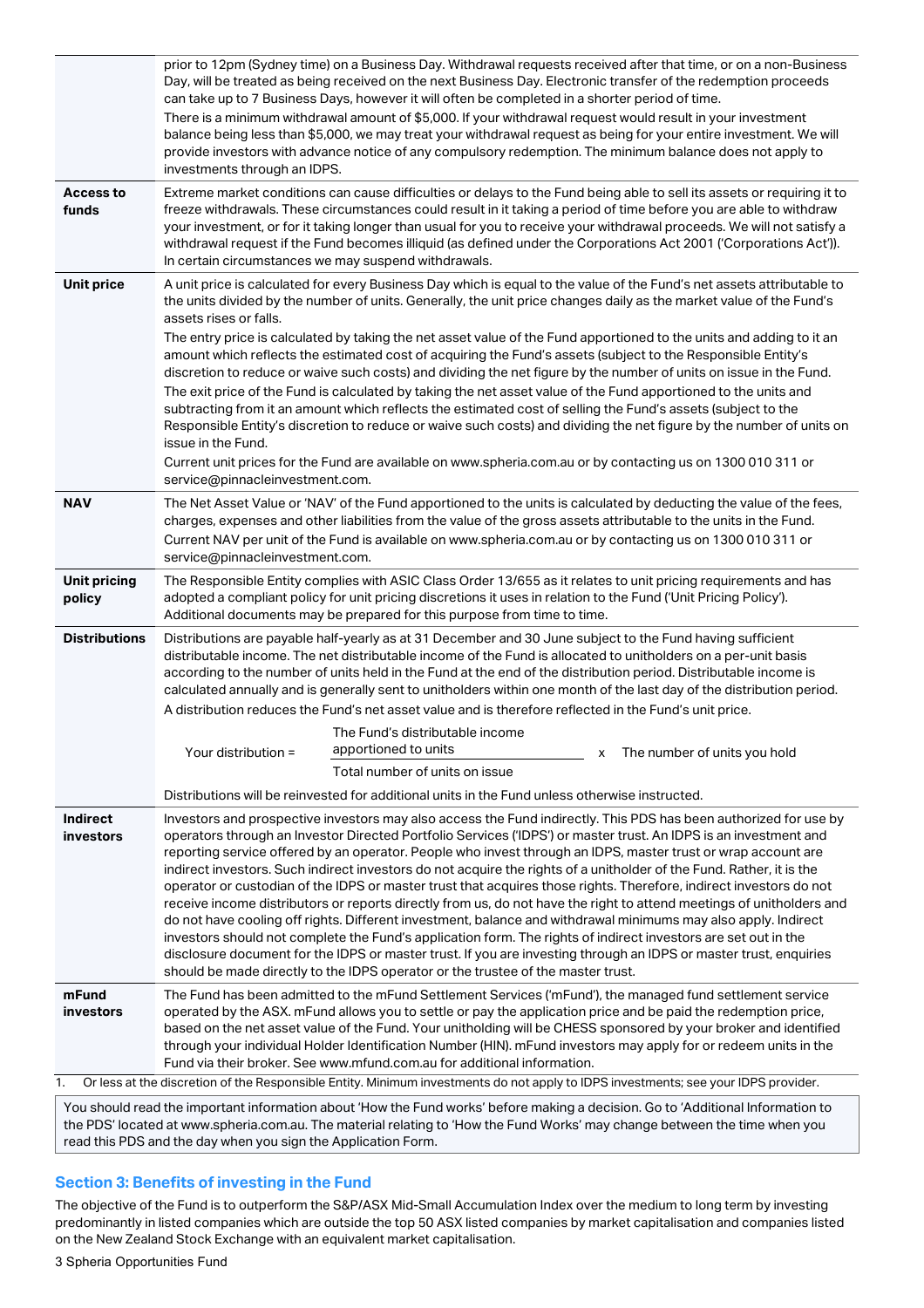### **Significant features and benefits**

**Focus on cash generative businesses** | Spheria is a fundamental based investment manager with a discounted cash flow valuation approach.

**Team experience** | The investment team of Spheria has over 60 years' experience investing in equities.

**Potential for higher growth** | Microcap companies generally have more potential for growth relative to large companies as they may be in the early stages of development or are providing new services or technologies.

**Open-minded, holistic thinking** | Spheria assesses businesses with a broader view, noting that global parallels are important in a technologically evolving environment.

**Risk aware** | Assessing risk is central to Spheria's thinking around portfolio construction and investment.

# **Section 4: Risks of managed investment schemes**

**All investments carry risk**. All managed investment schemes carry different types of risk which can have varying impacts on returns. Due to uncertainty in all investments, there can be no assurance that the Fund will achieve its investment objectives. The value of your units at any point in time may be worth less than your original investment even after taking into account the reinvestment of Fund distributions. Future returns may differ from past returns. Returns are not guaranteed, and you may lose some or all of your money. You need to consider the level of risk that you are comfortable with, taking into account factors such as your objectives, financial situation and needs.

Risks can be managed but cannot be completely eliminated. It is important to understand that:

- the value of your investment may go up and down;
- investment returns may vary, and future returns may be different from past returns;
- returns are not guaranteed and there is always the chance that you may lose money on any investment you make; and
- laws affecting your investment may change over time, which may impact the value and returns of your investment.

#### The significant risks for the Fund are:

**Concentration risk** - The risk associated with a fund that concentrates its investments in a small number of securities or invests in a small subset of an asset class, resulting in possibly higher volatility compared to the broader market index.

**Counterparty risk** - There is a risk with external counterparty and service provider arrangements that the party to a contract defaults on, or fails to perform, its contractual obligations.

**Currency risk** - Investing in assets denominated in or primarily exposed to a currency other than the Fund's base currency may cause losses resulting from exchange rate fluctuations.

**Derivative risk** - The Fund may invest in derivatives as part of its investment strategy. A derivative is an instrument whose value is linked to the value of an underlying asset and can be a highly volatile investment instrument.

**Equity security risk** - The Fund primarily invests in equity securities issued by listed companies. The share price of a security can rise and fall as a consequence of many factors including, but not limited to, economic conditions, adverse investor sentiment, management performance, financial leverage, or factors that affect the company's industry.

**Foreign investment risk** - The Fund may invest in a range of international securities or foreign investment vehicles, and in companies that have exposure to a range of international economies and regulatory environments, which may impact the Fund's international investments.

**Income risk** - The Fund may make payments (regular or irregular) as distributions, depending on the income the Fund receives from underlying assets, which may fluctuate significantly in their market value.

**Investment strategy risk** - The success of the Fund depends upon the investment manager's ability to develop and implement investment processes and identify investment opportunities that achieve the investment objectives of the Fund.

**Investment structure risk** - There are risks associated with investing in the Fund, such as risks of the Fund's termination, changes to investment strategy or structure, changes to fees or expenses, or changes to the Fund's operating rules (such as payments or reinvestments of distributions, or additional investments).

**Liquidity risk** - Whilst the Fund is primarily exposed to traded assets traded on any Australian and International exchanges, and which are generally considered liquid, under extreme market conditions there is a risk that investments cannot be readily converted into cash or at an appropriate price.

**Market risk** - The Fund has exposure to different markets, such as fixed income, equity, or derivative markets, and is not expected to behave like a cash investment. The Fund may be materially affected by market, economic and political conditions globally.

**Regulatory risk** - The value of some investments may be adversely affected by changes in government policies, regulations and laws, including tax laws and laws affecting registered managed investment schemes.

**Unlisted security risk** - Unlisted securities can be less liquid or less transparent than listed securities.

**Withdrawal risk -** If we determine that this is in the best interests of all unit holders, we may suspend or delay withdrawals and these payments make take longer than the typical timeframe.

You should read the important information about 'Risks of Managed Investment Schemes' before making a decision. Go to 'Additional Information to the PDS' located at www.spheria.com.au. The material relating to 'Risks of Managed Investment Schemes' may change between the time when you read this PDS and the day when you sign the Application Form.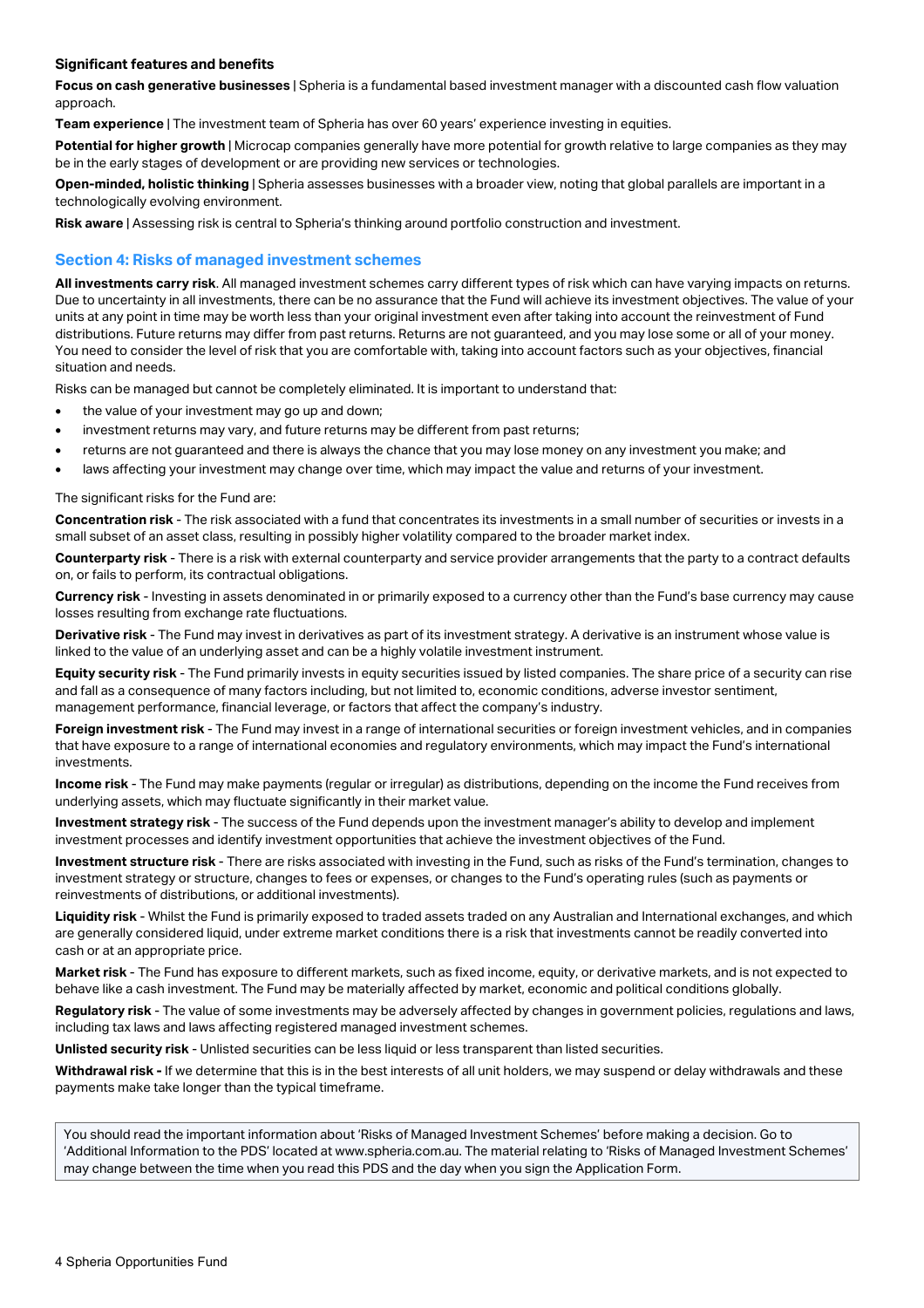# **Section 5: How we invest your money**

**WARNING**: When it comes to choosing to invest in the Fund, you should consider the likely investment return, the risks and your investment timeframe.

| Investment return<br>objective <sup>1</sup>                               | The Fund aims to outperform the S&P/ASX Mid-Small Accumulation Index over the medium to<br>long term.                                                                                                                                                                                                                                                                                                                                                                                                                                                                                                                                                              |                                 |  |
|---------------------------------------------------------------------------|--------------------------------------------------------------------------------------------------------------------------------------------------------------------------------------------------------------------------------------------------------------------------------------------------------------------------------------------------------------------------------------------------------------------------------------------------------------------------------------------------------------------------------------------------------------------------------------------------------------------------------------------------------------------|---------------------------------|--|
| <b>Benchmark</b>                                                          | S&P/ASX Mid-Small Accumulation Index                                                                                                                                                                                                                                                                                                                                                                                                                                                                                                                                                                                                                               |                                 |  |
| <b>Suggested investment</b><br>timeframe                                  | 5 years or more                                                                                                                                                                                                                                                                                                                                                                                                                                                                                                                                                                                                                                                    |                                 |  |
| <b>Risk level</b>                                                         | High. This means there is a high risk of losing money in any year. Conversely, the Fund aims to<br>produce higher returns over the long term                                                                                                                                                                                                                                                                                                                                                                                                                                                                                                                       |                                 |  |
| <b>Investment guidelines</b>                                              | The Fund aims to hold approximately 20 to 65 securities at any time.                                                                                                                                                                                                                                                                                                                                                                                                                                                                                                                                                                                               |                                 |  |
|                                                                           | Individual asset holdings are limited to 10% of the Fund's NAV.                                                                                                                                                                                                                                                                                                                                                                                                                                                                                                                                                                                                    |                                 |  |
|                                                                           | The Investment Manager may use exchange traded derivatives for hedging purposes as part of its<br>investment strategy subject to the underlying effective face value being limited to 10% of the NAV<br>of the Fund.                                                                                                                                                                                                                                                                                                                                                                                                                                               |                                 |  |
| <b>Portfolio allocation</b>                                               | Asset Class <sup>2</sup>                                                                                                                                                                                                                                                                                                                                                                                                                                                                                                                                                                                                                                           | <b>Typical Allocation range</b> |  |
|                                                                           | Australian and New Zealand equities <sup>3</sup>                                                                                                                                                                                                                                                                                                                                                                                                                                                                                                                                                                                                                   | $80 - 100%$                     |  |
|                                                                           | Cash and cash equivalents                                                                                                                                                                                                                                                                                                                                                                                                                                                                                                                                                                                                                                          | $0 - 20%$                       |  |
| <b>Currency exposure</b>                                                  | The Fund may have exposure to currencies other than the Australian dollar. The Fund does not<br>aim to hedge this international currency exposure.                                                                                                                                                                                                                                                                                                                                                                                                                                                                                                                 |                                 |  |
| Labour standards or<br>environmental, social or<br>ethical considerations | Spheria applies environmental, social (including labour standards) and corporate governance<br>('ESG') considerations when selecting, retaining or realising investments in the Fund. The<br>investment team measure individual companies with respect to their ESG standing relative to<br>peers, which is then incorporated into the valuation. In reviewing a company that is already<br>owned, it may also look to engage with the company and influence its thinking with respect to<br>these matters, and where Spheria believes the company has demonstrated wilful disregard for<br>ESG principles it may choose to divest or avoid, if not already owned. |                                 |  |
| <b>Change to Fund details</b>                                             | We have the right to change the Fund's asset classes, asset allocation ranges and investment<br>return objectives without prior notice. We will inform investors of any material change to the<br>Fund's details via www.spheria.com.au or as otherwise required by law.                                                                                                                                                                                                                                                                                                                                                                                           |                                 |  |
| 1.                                                                        | The investment objective is expressed after the deduction of management fees, expense recoveries and taxation, i.e. the investment                                                                                                                                                                                                                                                                                                                                                                                                                                                                                                                                 |                                 |  |

objective is measured relative to the Fund's benchmark, after fees and costs and taxes are deducted from the Fund's performance. Refer to Sections 6 and 7 for further information on fees and costs and taxation. The investment objective is not intended to be a forecast, it is only an indication of what the investment strategy aims to achieve over the medium to long term, assuming financial markets remain relatively stable during that time. The Fund may not achieve its investment objective and returns are not guaranteed.

2. The above ranges are indicative only. The Fund will be rebalanced within a reasonable period of time should the exposure move outside of the above ranges.

3. While the Fund primarily invests in Australian equities, the Fund may at times also invest in overseas listed equities.

You should read the important information about 'How we invest your money' and 'How we keep you informed' before making a decision. Go to 'Additional Information to the PDS' located at www.spheria.com.au. The material relating to 'How We Invest Your Money' may change between the time when you read this PDS and the day when you sign the Application Form.

# **Section 6: Fees and costs**

# **DID YOU KNOW?**

Small differences in both investment performance and fees and costs can have a substantial impact on your long-term returns. For example, total annual fees and costs of 2% of your fund balance rather than 1% could reduce your final return by up to 20% over a 30-year period (for example, reduce it from \$100,000 to \$80,000). You should consider whether features such as superior investment performance or the provision of better member services justify higher fees and costs. You may be able to negotiate to pay lower fees. Ask the Fund (being the Responsible Entity) or your financial adviser.

# **TO FIND OUT MORE**

If you would like to find out more or see the impact of the fees based on your own circumstances, the Australian Securities and Investments Commission ('ASIC') Moneysmart website (www.moneysmart.gov.au) has a managed funds fee calculator to help you check out different fee options.

The information in the following Fees and Costs Summary can be used to compare between different simple managed investment schemes. These fees and costs may be deducted from your account, from the returns on your investment or from the Fund's assets as a whole. Taxes are set out in Section 7 of this PDS. You should read all the information about fees and costs because it is important to understand their impact on your investment.

**WARNING:** Additional fees and costs may be paid to a financial adviser if a financial adviser is consulted. The details of these fees and costs should be set out in the Statement of Advice by your adviser.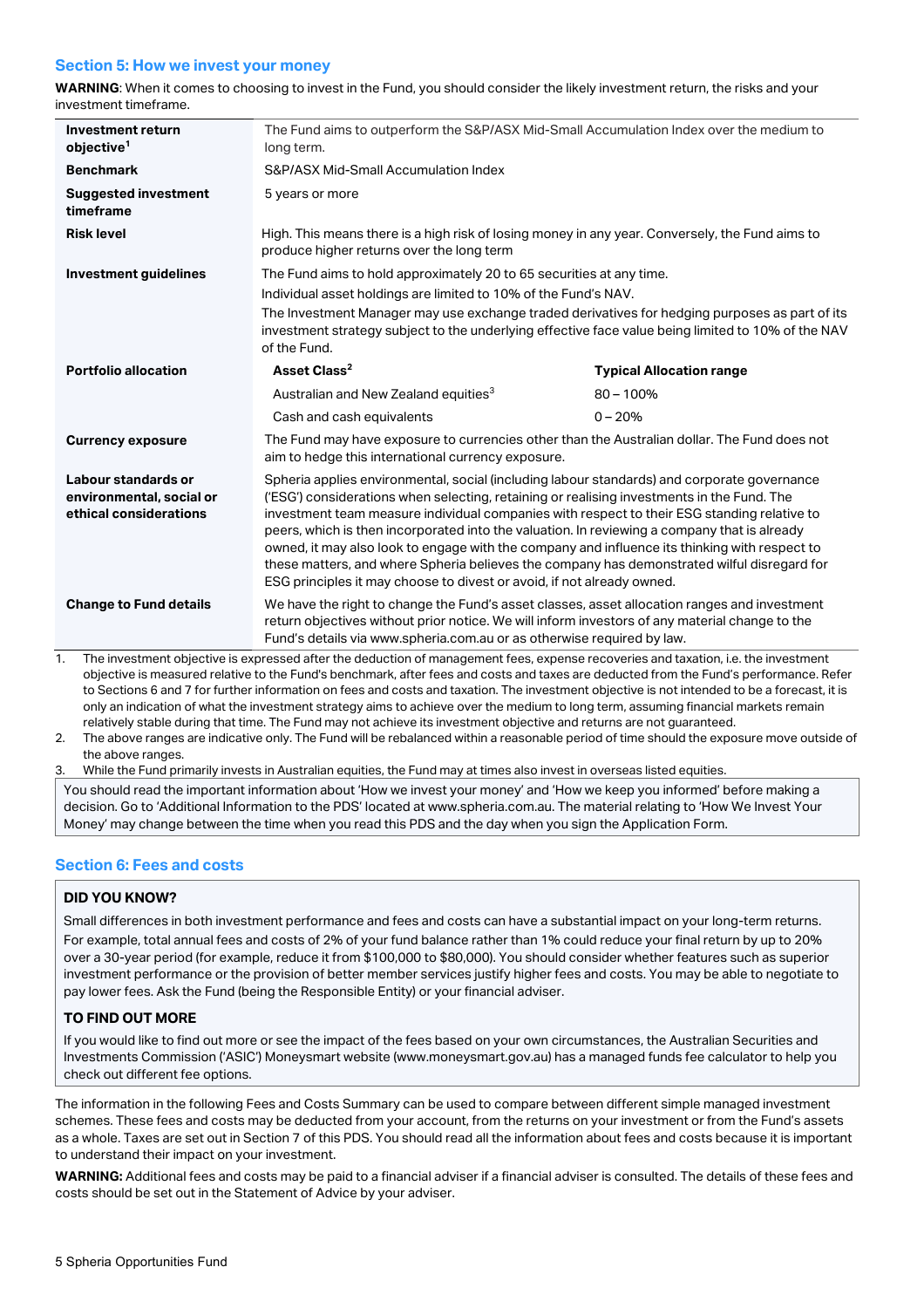| Type of fee or cost                                                                      |                                                                                  |                                                                                                                                                                                                                                                                                                           |
|------------------------------------------------------------------------------------------|----------------------------------------------------------------------------------|-----------------------------------------------------------------------------------------------------------------------------------------------------------------------------------------------------------------------------------------------------------------------------------------------------------|
| <b>Ongoing Annual Fees and Costs<sup>1,3</sup></b>                                       |                                                                                  |                                                                                                                                                                                                                                                                                                           |
| <b>6Management fees and costs</b>                                                        |                                                                                  |                                                                                                                                                                                                                                                                                                           |
| The fees and costs for managing your<br>investment                                       | 0.99% p.a. of the NAV of<br>the Fund                                             | The management fee is calculated on the net asset value of<br>the Fund. It is reflected in the daily unit price and payable<br>monthly in arrears from the Fund.<br>Extraordinary expenses are paid from the Fund assets as<br>and when incurred. <sup>5</sup>                                            |
| <b>Performance fees</b>                                                                  |                                                                                  |                                                                                                                                                                                                                                                                                                           |
| Amount deducted from your<br>investment in relation to the<br>performance of the product | 0.01% p.a. of the NAV of<br>the Fund                                             | If applicable, a performance fee of 15% of the Fund's<br>outperformance (net of management fees) relative to its<br>benchmark return <sup>4</sup> multiplied by the net asset value of the<br>Fund                                                                                                        |
|                                                                                          |                                                                                  | The performance fee is calculated and accrued each<br>Business Day and is reflected in the daily unit price. The<br>performance fee is payable half-yearly as at 31 December<br>and 30 June.                                                                                                              |
| <b>Transaction costs</b>                                                                 |                                                                                  |                                                                                                                                                                                                                                                                                                           |
| The costs incurred by the scheme<br>when buying or selling assets                        | Transaction costs are<br>estimated to be 0.15%<br>p.a. of the NAV of the<br>Fund | Transaction costs associated with dealing with the Fund's<br>assets may be recovered from the Fund. As some<br>transaction costs will be paid for by investors who are<br>charged the buy/sell spread when they enter or exit the<br>Fund, the transaction costs shown are net of the buy/sell<br>spread. |

**Member activity related fees and costs (fees for services or when your money moves in or out of the Fund)**

| Establishment fee                                                                                       |                                         |                                                                                                                                                                                                                                                                           |
|---------------------------------------------------------------------------------------------------------|-----------------------------------------|---------------------------------------------------------------------------------------------------------------------------------------------------------------------------------------------------------------------------------------------------------------------------|
| The fee to open your investment                                                                         | Nil                                     | Not applicable                                                                                                                                                                                                                                                            |
| <b>Contribution fee</b>                                                                                 |                                         |                                                                                                                                                                                                                                                                           |
| The fee on each amount contributed to<br>your investment                                                | Nil                                     | Not applicable                                                                                                                                                                                                                                                            |
| Buy/sell spread <sup>2</sup>                                                                            |                                         |                                                                                                                                                                                                                                                                           |
| An amount deducted from your<br>investment representing costs<br>incurred in transactions by the scheme | 0.30% upon entry and<br>0.30% upon exit | The buy/sell spread is applied to each application and<br>withdrawal from the Fund and operates to increase the<br>relevant unit price for each new investment and to<br>decrease the unit price for each withdrawal to cover costs<br>of dealing with the Fund's assets. |
| <b>Withdrawal fee</b>                                                                                   |                                         |                                                                                                                                                                                                                                                                           |
| The fee on each amount you takeout of<br>your investment                                                | Nil                                     | Not applicable                                                                                                                                                                                                                                                            |
| <b>Exit fee</b>                                                                                         |                                         |                                                                                                                                                                                                                                                                           |
| The fee to close your investment                                                                        | Nil                                     | Not applicable                                                                                                                                                                                                                                                            |
| <b>Switching fee</b>                                                                                    |                                         |                                                                                                                                                                                                                                                                           |
| The fee for changing investment<br>options                                                              | Nil                                     | Not applicable                                                                                                                                                                                                                                                            |

1. Fees are inclusive of GST and net of any applicable Reduced Input Tax Credits ('RITC').

2. When money moves in or out of the Fund, you may incur a buy/sell spread which is included in the unit price of the Fund. Refer to 'Buy/Sell spread' in 'Additional Information to the PDS' for more information.

3. Fees and costs can be negotiated for certain investors such as wholesale clients (as defined in the Corporations Act), depending on factors such as the amount invested.. Refer to 'Differential fee arrangements' in 'Additional Information to the PDS' for more information.

4. The Fund's benchmark is the S&P/ASX Mid-Small Accumulation Index. Refer to 'Performance fees' information in 'Additional Information to the PDS' for more information

5. Refer to 'Extraordinary Expenses' in 'Additional Information to the PDS' for more information.

#### **Example of annual fees and costs for the Fund**

This table gives an example of how the fees and costs for the Fund can affect your investment over a one (1) year period. You should use this table to compare this product with other managed investment products.

| <b>Example of fee or cost</b>            | Amount        | Balance of \$50,000 with a contribution of \$5,000 during the                                                   |
|------------------------------------------|---------------|-----------------------------------------------------------------------------------------------------------------|
|                                          |               | vear                                                                                                            |
| Contribution fees                        | Nil           | For every additional \$5,000 you put in, you will be charged \$0.                                               |
| <b>PLUS</b> Management fees<br>and costs | $0.99\%$ p.a. | And, for every \$50,000 you have in the Fund you will be charged<br>or have deducted from your investment \$495 |

6 Spheria Opportunities Fund

**Establishment fee**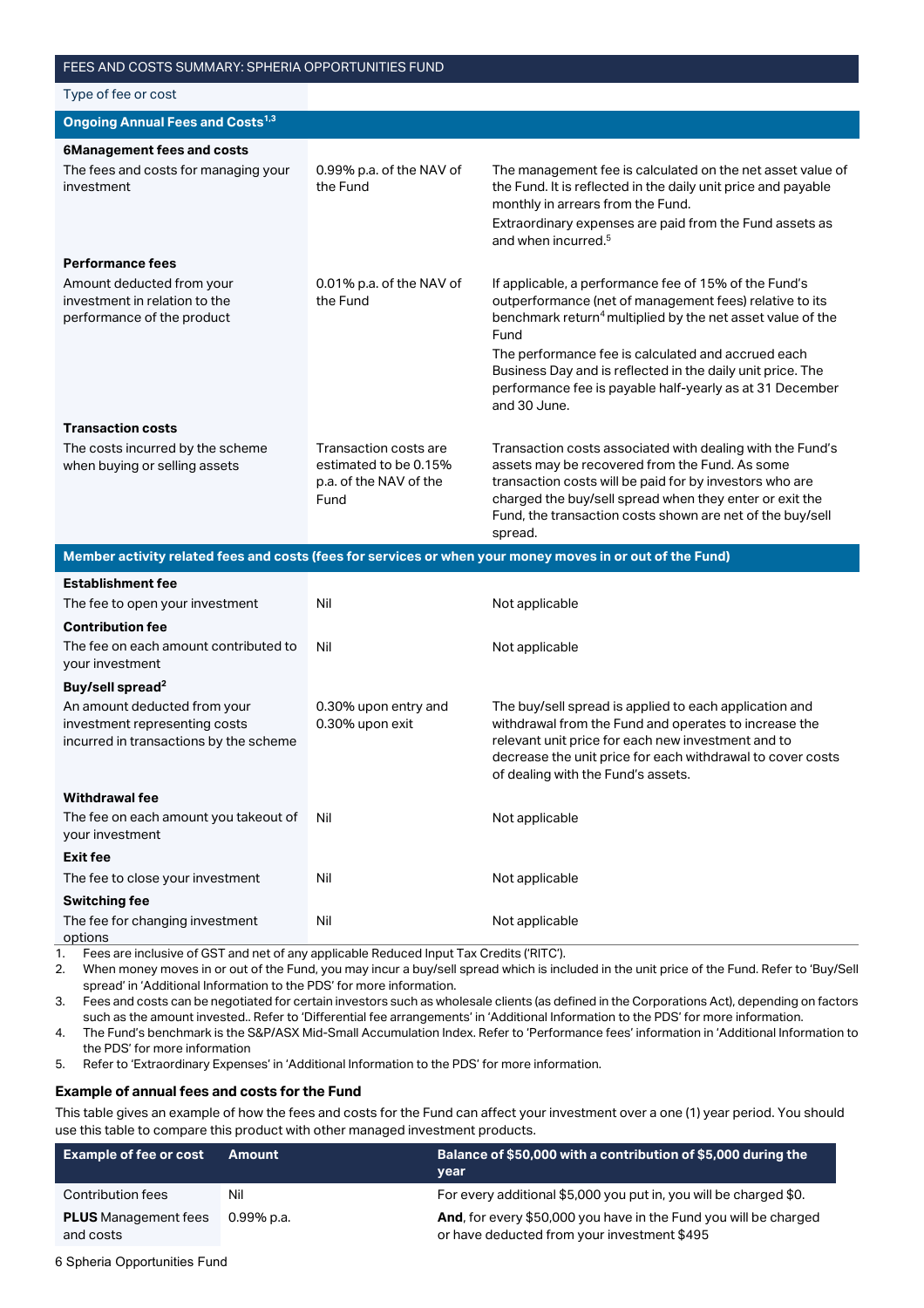| <b>Example of fee or cost</b> | Amount                                                                                                                                                                      | Balance of \$50,000 with a contribution of \$5,000 during the<br>year                               |
|-------------------------------|-----------------------------------------------------------------------------------------------------------------------------------------------------------------------------|-----------------------------------------------------------------------------------------------------|
| <b>PLUS</b> Performance fees  | 0.01% p.a. <sup>1</sup>                                                                                                                                                     | And, you will be charged or have deducted from your investment<br>\$5 in performance fees each year |
| <b>PLUS</b> Transaction costs | 0.15% p.a.                                                                                                                                                                  | And you will be charged or have deducted from your investment<br>\$75 in transaction costs.         |
| <b>Equals Cost of Fund</b>    | If you had an investment of \$50,000 at the beginning of the year and you put in an additional \$5,000 <sup>2</sup><br>during the year, you will be charged a fee of \$575. |                                                                                                     |
|                               | What it costs you will depend on the investment option you choose and the fees you negotiate.                                                                               |                                                                                                     |

- 1. The example includes a performance fee estimate of 0.01% which is the five-year average of the performance fees charged by the Fund. This is the Responsible Entity's reasonable estimate of the annual performance fee. . However, the actual performance fee payable (if any) will depend on the performance of the Fund and the performance fee estimate provided may not be a reliable indicator of future performance fees of the Fund.
- 2. The example assumes management costs are calculated on a balance of \$50,000 with the \$5,000 contribution occurring at the end of the first year. Therefore, management costs are calculated using the \$50,000 balance only. Additional fees may apply, including a buy/sell spread.

Please note that this is just an example. In practice, your investment balance will vary, as will related management costs. Fee rebates may be individually negotiated with wholesale clients (as defined in the Corporations Act). Go to 'Additional Information to the PDS' located at www.spheria.com.au for further information about negotiable fees.

We have the right to increase the fees or to charge fees not currently levied up to the maximum limits set out in the Fund constitution without your consent. If we choose to exercise this right, we will provide you with 30 days prior written notice.

You should read the important information about 'Fees and costs' before making a decision. Go to 'Additional Information to the PDS' located at www.spheria.com.au. The material relating to 'Fees and Costs' may change between the time when you read this PDS and the day when you sign the Application Form.

# **Section 7: How managed investments schemes are taxed**

**WARNING:** Investing in a registered managed investment scheme may have tax consequences. You are strongly advised to seek professional tax advice.

The taxation implications of investing in the Fund can be complex and depend on a number of factors, including whether you are a resident or non-resident of Australia for taxation purposes and whether you hold the units on capital account or revenue account.

The Fund is an Australian resident for tax purposes and does not generally pay tax on behalf of its investors. Investors are generally subject to a tax on their share of taxable income and capital gains attributable to them by the Fund each year.

You should read the important information about 'Taxation' before making a decision. Go to 'Additional Information to the PDS' located at www.spheria.com.au. The material relating to 'Taxation' may change between the time when you read this PDS and the day when you sign the Application Form.

# **Section 8: How to apply**

#### **Direct investors**

To apply for units in the Fund directly, please read this PDS together with the Additional Information to the PDS located at www.spheria.com.au then complete the Application Form.

Direct applications received, verified and accepted by the Citi prior to 12pm (Sydney time) on a Business Day will generally be processed using the unit price for that day. For applications accepted after 12pm (Sydney time) or on a non-Business Day, generally the next Business Day's unit price will apply.

We reserve the right not to accept (wholly or in part) any application for any reason or without reason. No interest is received on application monies, including monies for additional investments, and no interest will be paid to you if for any reason your application can not be accepted.

#### **Indirect investors**

If you are investing through an IDPS or a master trust, enquiries relating to your account should be made directly to the IDPS operator or the trustee of the master trust.

#### **mFund investors**

You may apply for units in the Fund via your broker through mFund.

#### **Cooling-off**

If you are a retail client (as defined in the Corporations Act) investing directly in the Fund, you have a 14-day cooling-off period. If you exercise your cooling-off rights, we will return your money to you and no fees will apply. However, the amount you receive will reflect any movement (either up or down) in the unit price of the Fund which means that there may be tax implications for you. The 14-day cooling-off period commences on the earlier of the end of the fifth Business Day after we issue the units to you or from the date you receive confirmation of your application.

If you exercise cooling-off rights, we will return your money to you and no fees will apply. However, the repayment of your investment under the cooling-off rights is subject to market adjustment (either positive or negative) during the period in which the investment has been held. Where appropriate, administration costs may also be deducted, and the buy/sell spread will be applied. Therefore, there may be tax implications for you.